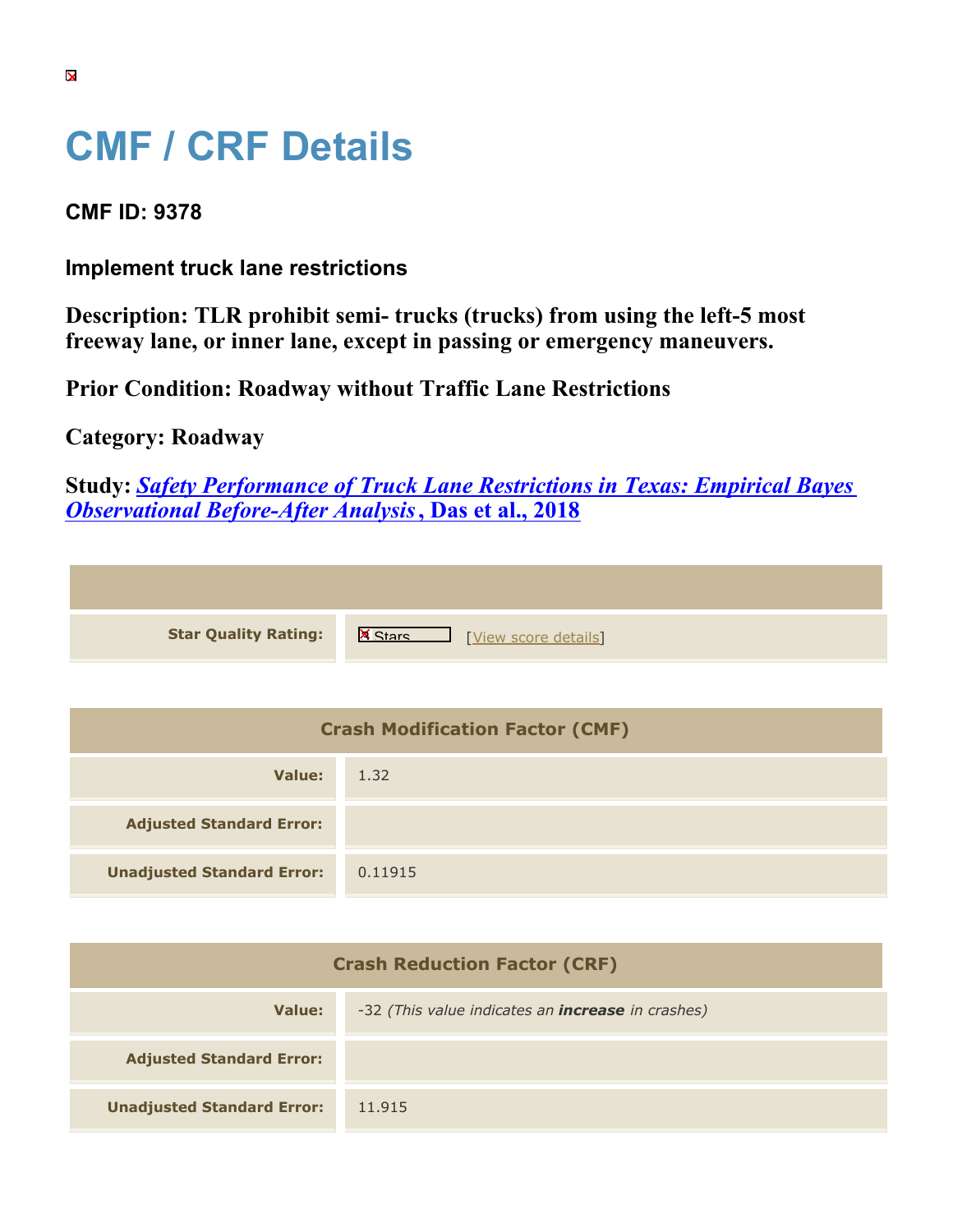| <b>Applicability</b>                    |                                                                      |
|-----------------------------------------|----------------------------------------------------------------------|
| <b>Crash Type:</b>                      | All                                                                  |
| <b>Crash Severity:</b>                  | K (fatal), A (serious injury), B (minor injury), C (possible injury) |
| <b>Roadway Types:</b>                   | Not specified                                                        |
| <b>Number of Lanes:</b>                 | $\,8\,$                                                              |
| <b>Road Division Type:</b>              | Divided by Median                                                    |
| <b>Speed Limit:</b>                     |                                                                      |
| <b>Area Type:</b>                       |                                                                      |
| <b>Traffic Volume:</b>                  |                                                                      |
| <b>Time of Day:</b>                     | All                                                                  |
| If countermeasure is intersection-based |                                                                      |
| <b>Intersection Type:</b>               |                                                                      |
| <b>Intersection Geometry:</b>           |                                                                      |
| <b>Traffic Control:</b>                 |                                                                      |
| <b>Major Road Traffic Volume:</b>       |                                                                      |
| <b>Minor Road Traffic Volume:</b>       |                                                                      |

| <b>Development Details</b>      |                   |
|---------------------------------|-------------------|
| <b>Date Range of Data Used:</b> | 2011 to 2015      |
| <b>Municipality:</b>            | Dallas-Fort Worth |
| State:                          | <b>TX</b>         |
| <b>Country:</b>                 |                   |